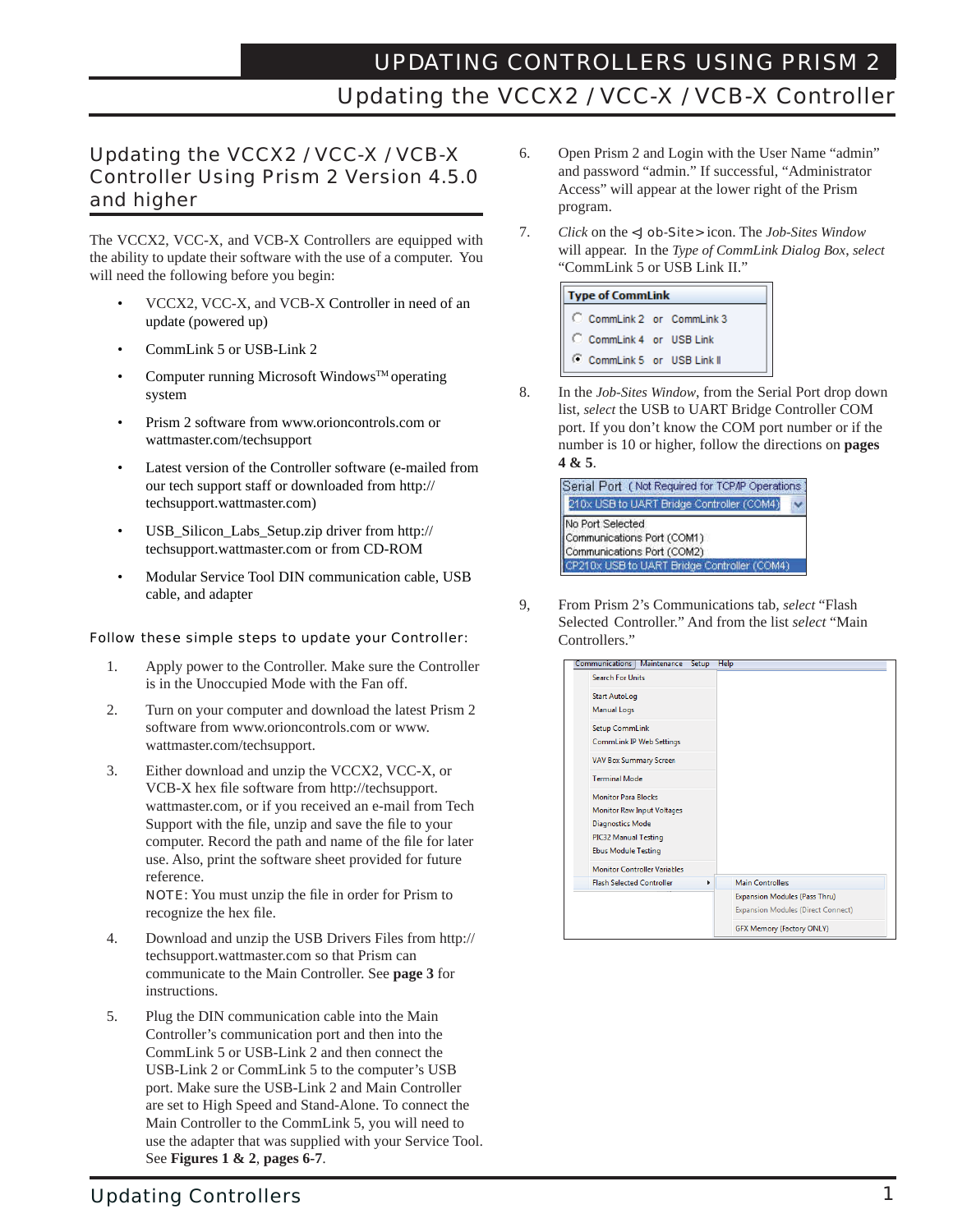10. The *Flash Main Controller Window* will appear.

| Flash Main Controllers [ 64 Bit Operating System ]                                          | $\mathbf{x}$                                                                     |
|---------------------------------------------------------------------------------------------|----------------------------------------------------------------------------------|
| Advanced<br>Exit                                                                            |                                                                                  |
| Step #1 - Enter Loop and Unit Addresses<br>$\overline{1}$<br>Unit:<br>Loop:                 | <b>NOTE: Make sure the Main Controller is</b><br>in the Unoccupied Mode with the |
| Step #2 - Select File                                                                       | Main Fan Off.                                                                    |
| HEX File:                                                                                   | Select File                                                                      |
| Step #3 - Select Program Hex Button<br>Program HEX                                          |                                                                                  |
| Step #4 - Monitor Flash Progress with Progress Bar and Status Message                       |                                                                                  |
| <b>HEX File Progress</b><br>$0\%$                                                           |                                                                                  |
| Ready                                                                                       | <b>Cancel Flash Session if Errors Detected</b><br>Cancel Flash                   |
| Step #5 - When Progress reaches 100%, the Controller should start running within 5 seconds. |                                                                                  |

- 11. Step #1: In the Loop and Unit fields, enter 1 for the Loop and enter the address of the Main Controller for the Unit.
- 12. Step #2: In the HEX File field, type in the path and name of the HEX file you downloaded and/or copied to your hard drive or *click* the **<Select File>** button to search for the file.
- 13 Step #3: *Click* on the **>Program HEX** button.
- 14. Step #4: If successful, you should see the HEX File Progress bar showing the progress percentage.
- 15. Step #5: When the Progress Bar reaches 100%, the Main Controller LEDs will start blinking again and be at normal operation.
- 16. You can verify the correct version of software in the Main Controller LCD display.
- 17. For optional verification steps, *click* the **<Advanced>**  button on the Flash Controller toolbar. The following window will display:

| <b>Optional Verification Steps</b> |                      |                                                                                |                   |                          |                                                                                        |
|------------------------------------|----------------------|--------------------------------------------------------------------------------|-------------------|--------------------------|----------------------------------------------------------------------------------------|
| Show Details                       |                      |                                                                                |                   |                          | <b>Factory Personnel Use This Option to Check Communications Status While Flashing</b> |
| Send Reset                         |                      | To Verify ID's and Versions, the Unit must be Reset to Access this information |                   |                          |                                                                                        |
| Get Info                           |                      |                                                                                |                   |                          | Select this within 5 seconds of Reset to load ID's and Versions and Finalization Data  |
|                                    | Hardware ID:         |                                                                                |                   | <b>Finalization Data</b> |                                                                                        |
|                                    | Hardware Version:    |                                                                                | Int Flash Length: | 0                        |                                                                                        |
|                                    | Boot Loader ID:      |                                                                                | Checksum:         | n                        |                                                                                        |
|                                    | Boot Loader Version: |                                                                                | Finalize HEX      |                          | Select this to Manually Finalize Unit.                                                 |
|                                    | Application ID:      |                                                                                |                   |                          | <b>Requires Factory Assistance.</b>                                                    |
|                                    | Application Version: |                                                                                |                   |                          |                                                                                        |

 NOTE: You should notify WattMaster Tech Support prior to using the *Optional Verifi cation Steps Window*.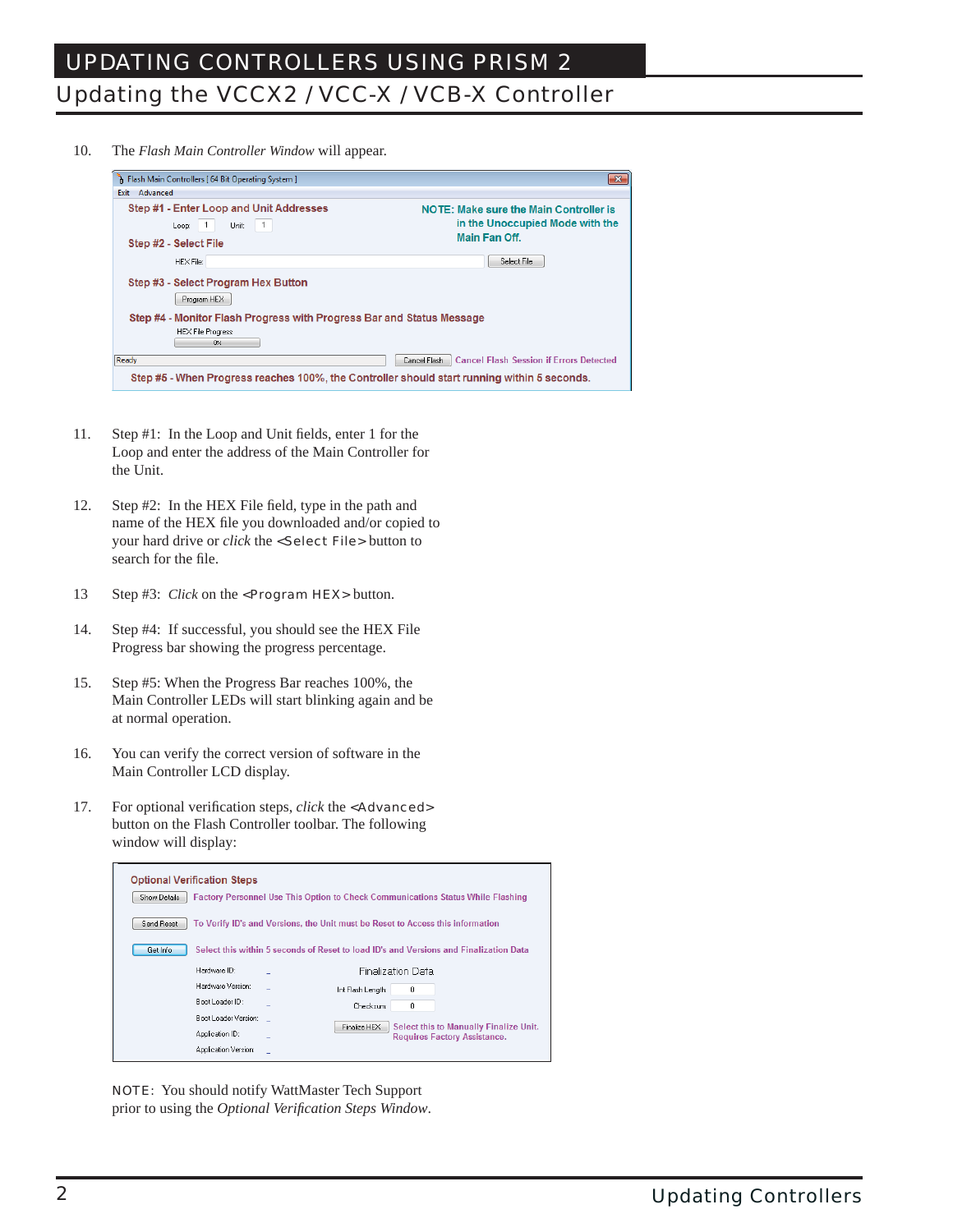#### USB Serial Converter and Serial Port Driver Installation

- 1. *Insert* the USB Driver CD-ROM into your CD-ROM drive or *download* the USB Driver software file from www.techsupport.wattmaster.com. If using the CD- ROM, go to **Step 7**. If downloading the file, double-click on the link "USB Drivers Files".
- 2. *Click* <**Open>** when asked to save or open the file.
- 3. Extract and run (double-click) USB Driver Setup.exe.



4. Once you unzip the file, the *WattMaster USB Driver Installation Window* will appear. Cl*ick* <Install>. This will unzip the driver installation files to  $C:\Temp\$ Wattmaster USB Drivers.



- 5. *Click* your <Start> button and then *click*, <Computer>.
- 6. *Double-click* Local Disk (C:). Then *double-click* the Temp folder.

7. *Double-click* the WattMaster USB Drivers folder and then *double-click* the USBInstaller.exe program. Then double-click on the file USB Driver Setup.exe.

| ×<br>Name                 | Date modified      | Type        | Size     |
|---------------------------|--------------------|-------------|----------|
| USB_FTDI_Setup.exe        | 11/19/2010 1:34 PM | Application | 1,688 KB |
| USB SiliconLabs Setup.exe | 11/19/2010 1:35 PM | Application | 6,722 KB |
| USBInstaller.exe          | 12/20/2010 11:25   | Application | 720 KB   |

8. The following window will pop up:

| <b>USB Driver Installer</b> |                                                                                                                                                                                                                                           |
|-----------------------------|-------------------------------------------------------------------------------------------------------------------------------------------------------------------------------------------------------------------------------------------|
|                             | Begin Install                                                                                                                                                                                                                             |
|                             | Make sure the USB FTDI Setup.exe and the<br>USB SiliconLabs Setuplexe file are in the same directory as this<br>program and then select the Begin Install button to install the<br>USB drivers for all WattMaster Communications devices. |

- 9. *Click* <**Begin Install>** and the installation program will walk you through the rest of the steps. The program might prompt you to remove old USB drivers from your computer. *Click* <Yes> if so. Once installation is complete, you will need to reboot your computer to have the new settings take effect.
- 10. With successful USB driver installation, you can now connect your USB device.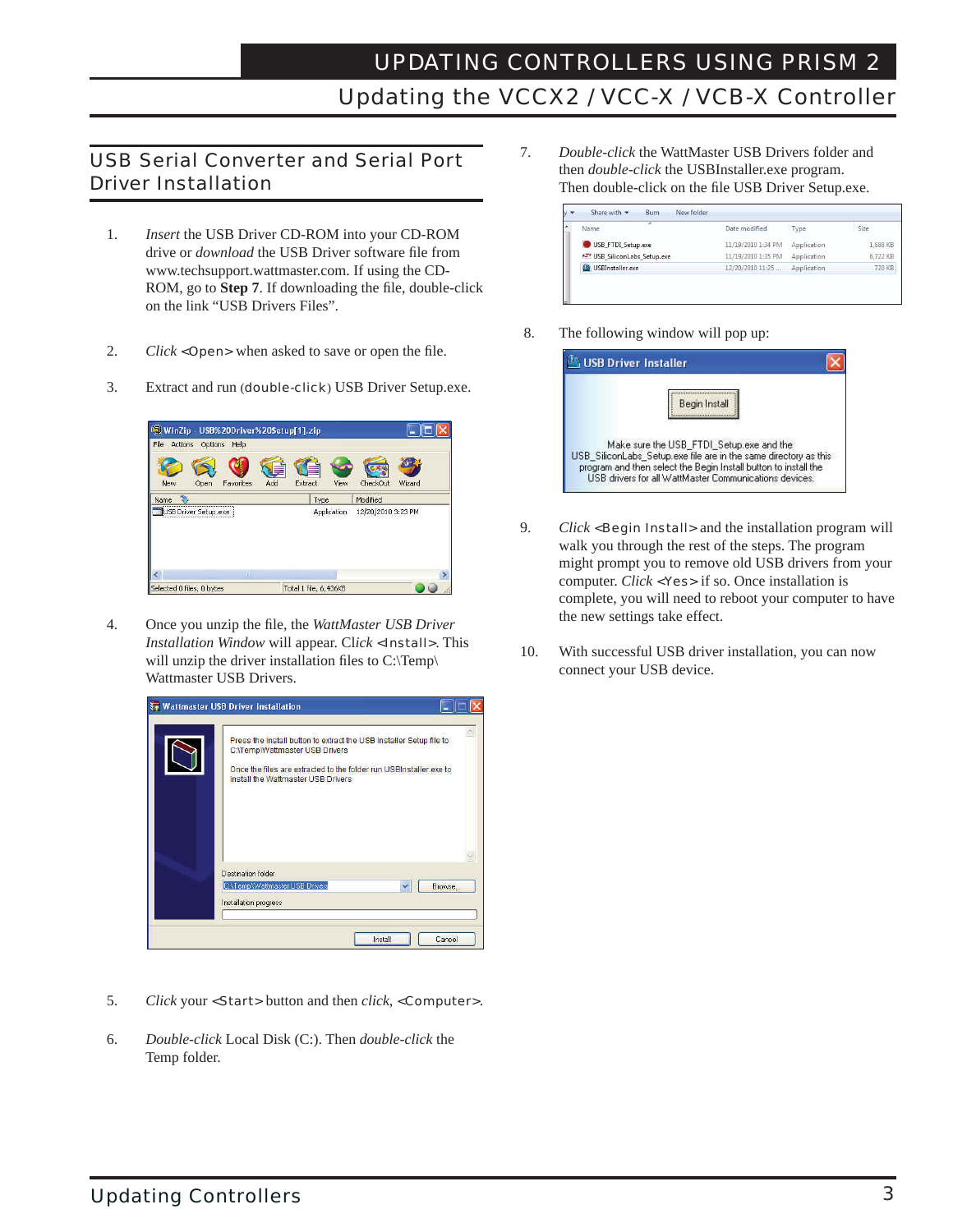### UPDATING CONTROLLERS USING PRISM 2 Updating the VCCX2 / VCC-X / VCB-X Controller

#### Finding What COM Port Number the CommLink or USB-Link is Using

1. *Left-click* on <Start>, located on the bottom left of the Windows Tool Bar.



2. *Select* <Control Panel>.



3. *Double-click* the System Icon.



4. *Click* the <Hardware> tab and then *click* the <Device Manager> button.



5. *Click* on the plus sign next to Ports to see all of the common ports.



- 6. *Locate* the USB Serial Port (COM#). The COM# in parentheses is the port it is located on. *Write* this COM port number down. You will need to know this when setting up the Prism software.
- 7. If the COM port number is 10 or greater, go to "Changing the USB COM Port Number" on **page 5**.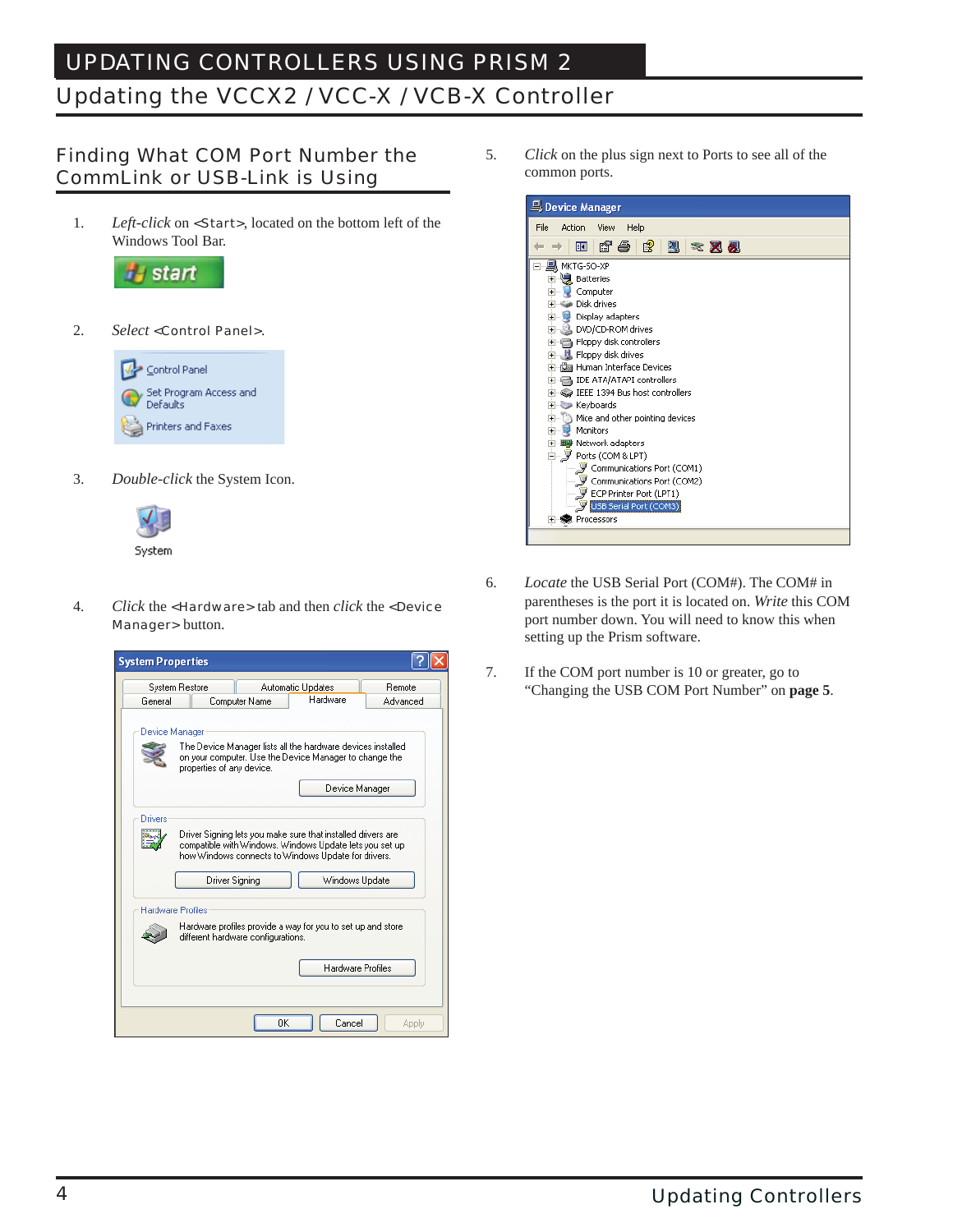#### Changing the USB COM Port Number

When the CommLink or USB-Link is first plugged in, it will be assigned a COM port number to be used for communicating with the Prism software. If the port number is 10 or greater, it needs to be changed to a value less than 10 to be recognized by Prism.

- 1. *Click* <Start>, *click* <Control Panel>, *click* <System>, *click* the <Hardware> tab, and then *click* <Device Manager> to get to the *Device Manager Window*.
- 2. *Click* on the plus sign next to Ports to see all of the COM ports.



3. *Right-click* on "USB Serial Port (COM#)" and *select* <Properties>. In the *Properties Window*, *select* the <Port Settings> tab.

| Port Settings<br>Driver<br>General | Details Resources |                  |
|------------------------------------|-------------------|------------------|
| Bits per second:                   | 9600              |                  |
| Data bits:                         | 8                 | ×                |
| Parity:                            | None              | Y                |
| Stop bits:   1                     |                   | Y                |
| Flow control:                      | None              | Ÿ                |
|                                    | Advanced          | Restore Defaults |
|                                    |                   |                  |
|                                    |                   |                  |
|                                    |                   |                  |
|                                    | OK                | Cancel           |

4. To assign a port number less than 10, *click* on <Advanced>. The *Advanced Settings Window* will appear.

| CDM Port Number<br>COM <sub>4</sub>                                                                   |                              |                   |                         | <b>OK</b>          |
|-------------------------------------------------------------------------------------------------------|------------------------------|-------------------|-------------------------|--------------------|
| <b>USB Transfer Sizes</b><br>Select lower settings to correct performance problems at low baud rates. |                              |                   |                         | Cancel<br>Defaults |
| Select higher settings for faster performance.<br>Receive (Bytes):                                    | 4096                         |                   |                         |                    |
| Transmit (Bytes):                                                                                     | 4096<br>$\blacktriangledown$ |                   |                         |                    |
| <b>BM Options:</b>                                                                                    |                              |                   |                         |                    |
| Select lower settings to correct response problems.                                                   |                              |                   |                         |                    |
|                                                                                                       | 16                           |                   |                         |                    |
| Latency Timer (msec):                                                                                 |                              |                   |                         |                    |
| Miscellaneous Options                                                                                 |                              | Serial Enumerator | $\overline{\mathbf{v}}$ |                    |

- 5. In the COM Port Number drop box, *select* which COM port you wish to use. Make sure you select a COM port number that is not currently in use (you can see the ports in use in the *Device Manager Window*). *Select* a port that is less than 10.
- **NOTE:** Windows<sup>®</sup> will assign a port number to every device that has ever been installed on your computer. So if there are no available ports below 10, choose a port number less than 10 for a device listed that you know you are not currently using.
- 6. Once you select the correct COM port number, *click*  <OK> and close any windows opened in the process of changing the port number. Make note of this number because you will need it for your Prism 2 setup.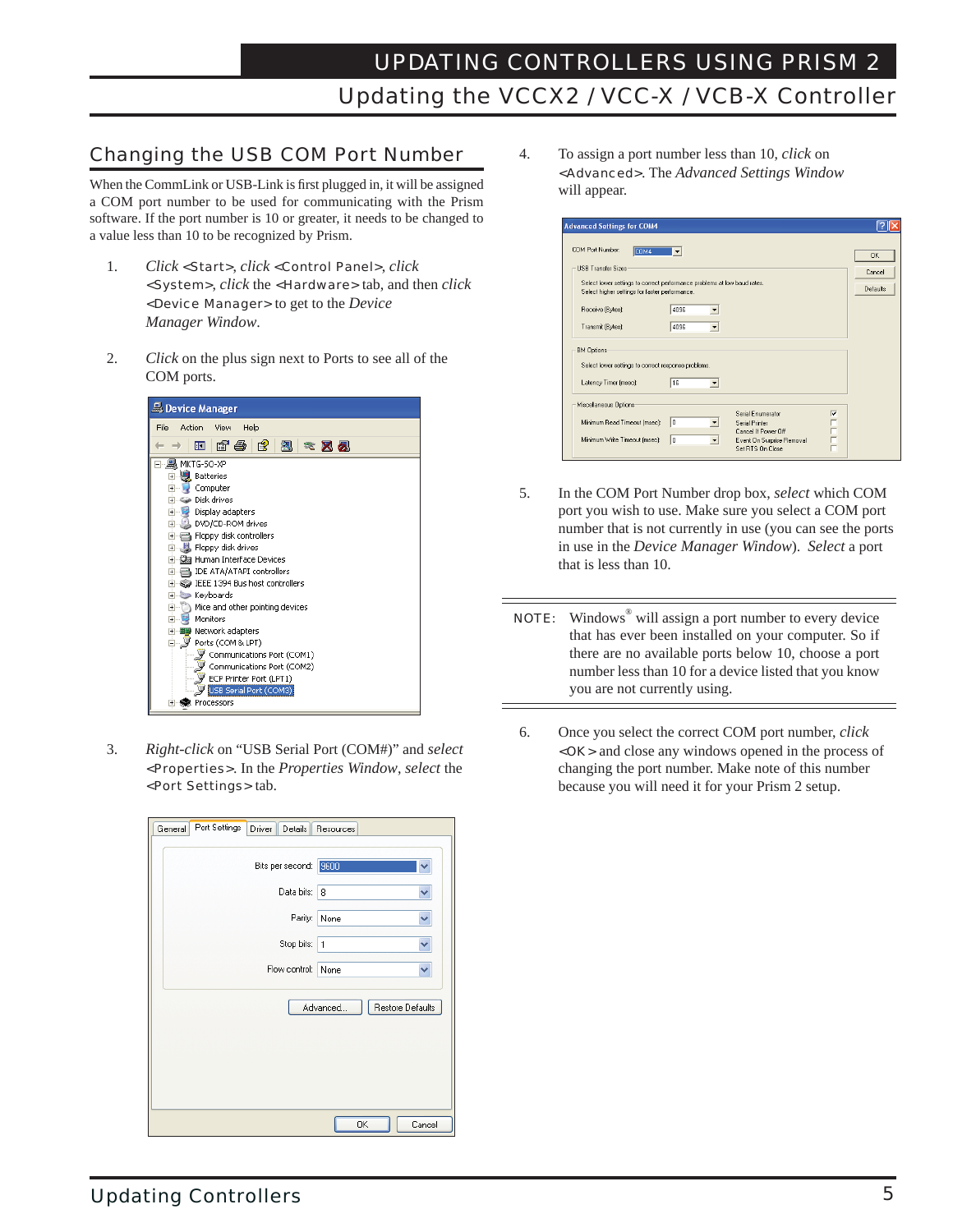# UPDATING CONTROLLERS USING PRISM 2 Main Controller With USB-Link 2 Connection



**Figure 1: Main Controller With USB-Link 2 Connection (VCC-X Shown)**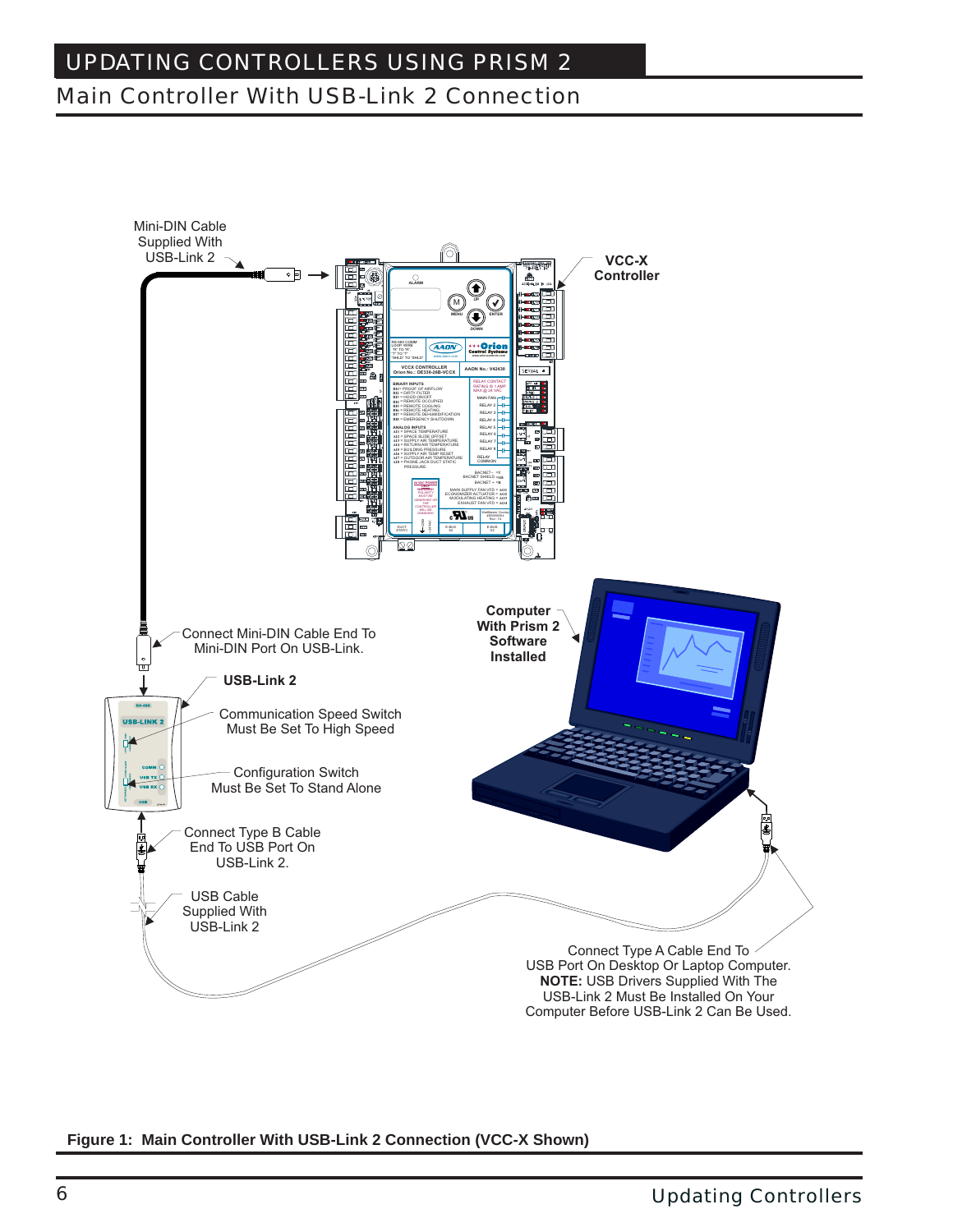### UPDATING CONTROLLERS USING PRISM 2 Main Controller With CommLink 5 Connection



**Figure 2: Main Controller With CommLink 5 Connection (VCC-X Shown)**